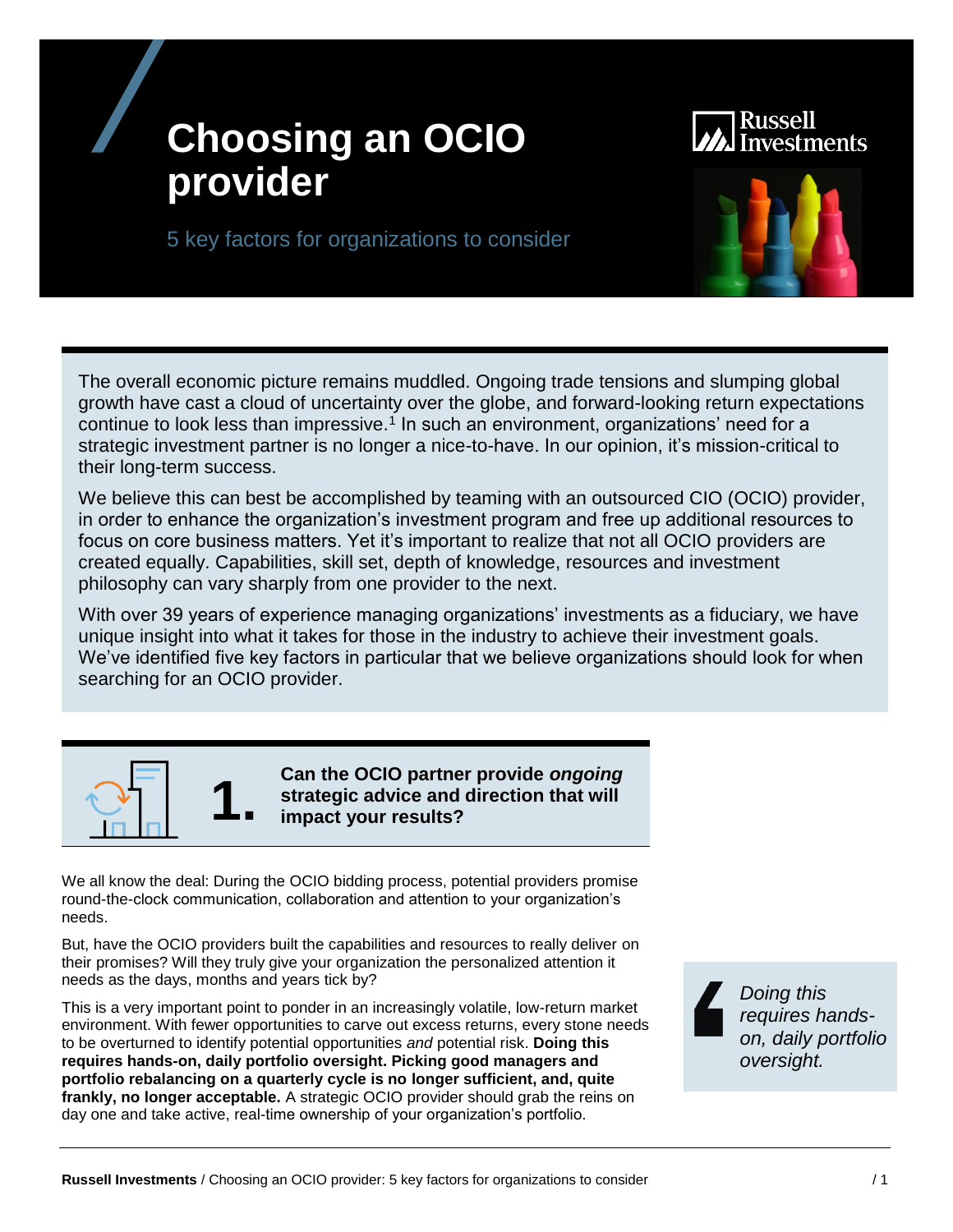Beyond demonstrating a commitment to day-to-day portfolio management, it's also instrumental for the OCIO provider to give clear, direct advice on improving the portfolio's structure, in order to meet return expectations. **Ask upfront how they will go about doing this during the selection process.** A skilled provider should be able to offer solid advice on both portfolio structure and allocation—and thoroughly demonstrate how they will optimize returns for your organization. Simply put, the provider must show they will **own** your investment program.



**2. Does the provider have strong risk management capabilities and ongoing fiduciary oversight?**

It's also crucial, in our opinion, for the provider to thoroughly demonstrate their risk management capabilities during the selection process. Remember that as fiduciaries, providers have a duty to manage **all risk,** including unintended risks that the organization may be unaware of. A true fiduciary will proactively identify all unintended risks and develop a plan to mitigate each one.

The importance of this cannot be overstated. Many times, unintended risk can prove detrimental to a portfolio's short-term return objectives. By the time the risk has been mitigated, the damage is often already done. It goes without saying that fiduciaries must monitor all risks with a sense of vigilance and ensure that the risks are managed out ahead of time.

Of course, it's one thing to say this, and another to actually do it. How can you determine if the OCIO provider bidding for your services will actually deliver on their promises? How will they identify some of the unintended risks that can occur in your portfolio when hiring multiple managers? Do they have insight into your total portfolio holdings—not just each manager individually? Ask them what the 1-in-20 risk event is that could detrimentally impact your portfolio. Then, ask how they would address this risk ahead of time. What capabilities have they built and what specific steps would they take to manage out the risks in real time?

Responses to questions like these are where the contrasts between different providers become more readily apparent. Successful portfolio management requires much more than just picking good managers. A true fiduciary partner will already know what risks have been taken, what exposures exist and exactly how each of these risks may impact performance. They'll stress their commitment to dynamic portfolio management and to making adjustments in real time.

By contrast, a provider lacking in these capabilities will go light on the specifics. They'll talk of portfolio rebalancing or adjusting manager weightings at quarterly meetings instead, skipping over the fact that this effectively amounts to a *set it and forget it* approach, whereby portfolio adjustments are only made four times a year, regardless of daily market volatility.

*By contrast, a provider lacking in these capabilities will go light on the specifics. They'll talk of portfolio rebalancing or adjusting manager weightings at quarterly meetings instead, skipping over the fact that this effectively amounts to a set it and forget it approach.*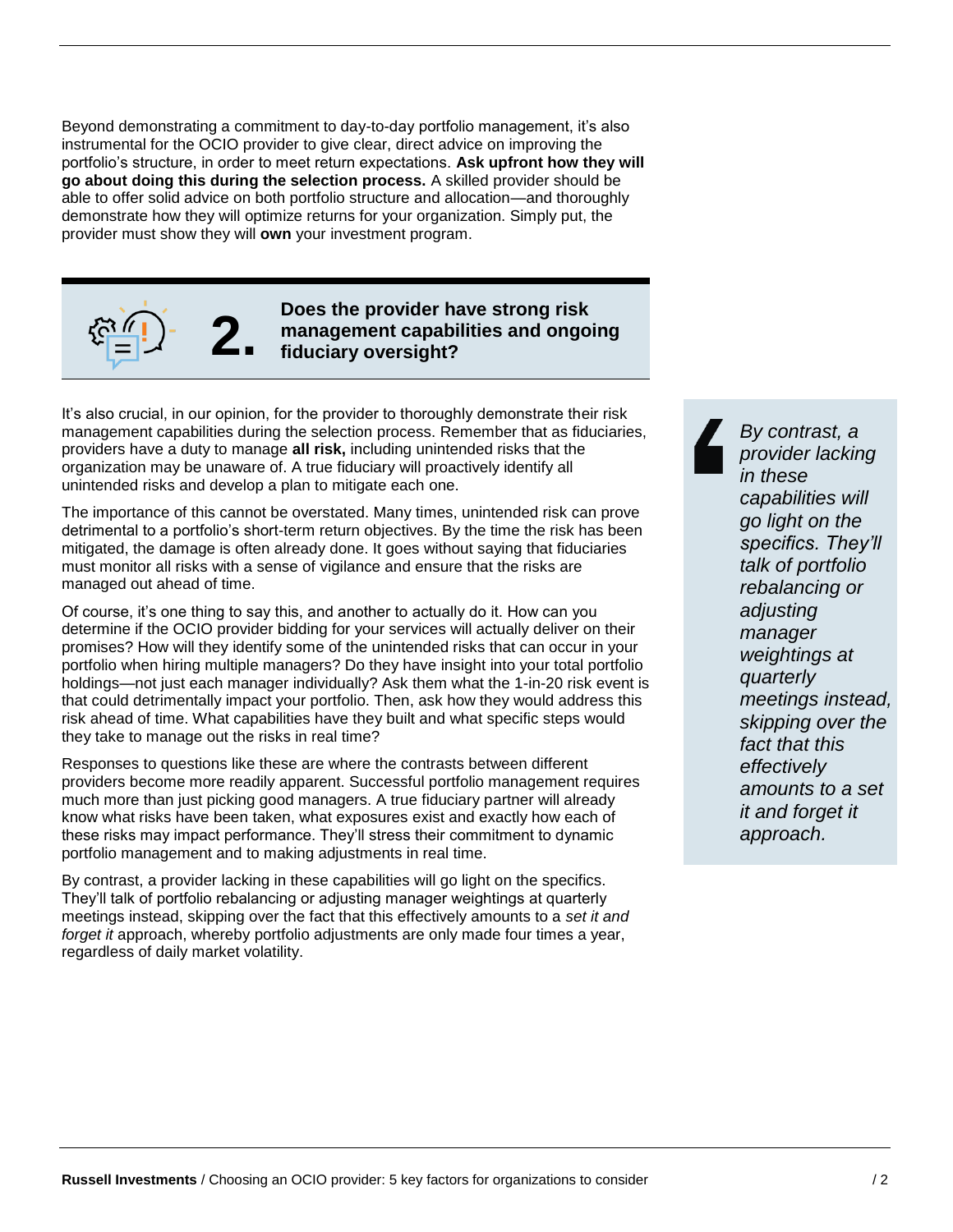

**3. Fee transparency and the notion of value over cost**

It's no secret that many an OCIO provider often has a complex fee structure. The exact breakdown of this structure, however, should be anything *but* secret during the selection process.

Honesty and transparency over fees are crucial at this stage of the game. Think of the provider's willingness—or lack thereof—to provide full fee disclosure as a glimpse into what your partnership may be like. If they're hiding fees from you at the negotiating table, what else might they keep you in the dark on once contracts have been signed?

A good OCIO provider will be entirely honest and upfront on their free structure. They'll be more than willing to dive into the nitty gritty, thoroughly explaining each fee. **You should demand no less.** Ask what each fee is for, and the value it provides. Press the provider for additional details on charges that confuse you and ask about costs you don't see listed.

In addition, when you evaluate fees, it's important to look at the **total estimated fees based on the same assumed asset allocation, active and passive, for all providers**. Too often the organization will only compare the OCIO fees, assuming that the additional investment management fees will be the same across all providers. This is rarely the case, since providers that have a more substantial footprint in OCIO will likely be able to leverage their scale to significantly reduce the fees for the underlying investment managers selected, which will make their total estimated fees less.

Ask the provider if they can provide a total estimated fee based on managers they have actually implemented for other clients. Ask what other fees might impact the performance of their portfolio that aren't clearly transparent. Ask what percentage of passive investments they have assumed in their investment manager fee estimate to ensure they haven't *gamed* pricing.

A quality OCIO partner will not shy away from these questions. Instead, they'll be able to clearly demonstrate the value behind each fee, and why the fee is worth paying for. Remember Warren Buffet's old adage: *price is what you pay, value is what you get*. Premium services are worth a premium, but the value must be justifiable.



**4. Can the provider act as an extension of your staff, helping ease internal workloads?**

What good is any OCIO provider if they're not taking work off your plate? After all, one of the reasons organizations outsource in the first place is to free up more time and resources to address issues core to their business.

We often hear that organizations want an OCIO partner that won't create any additional work for them. **This isn't enough of an ask.** Your OCIO partner needs to

*In addition, when you evaluate fees, it's important to look at the total estimated fees based on the same assumed asset allocation, active and passive, for all providers.*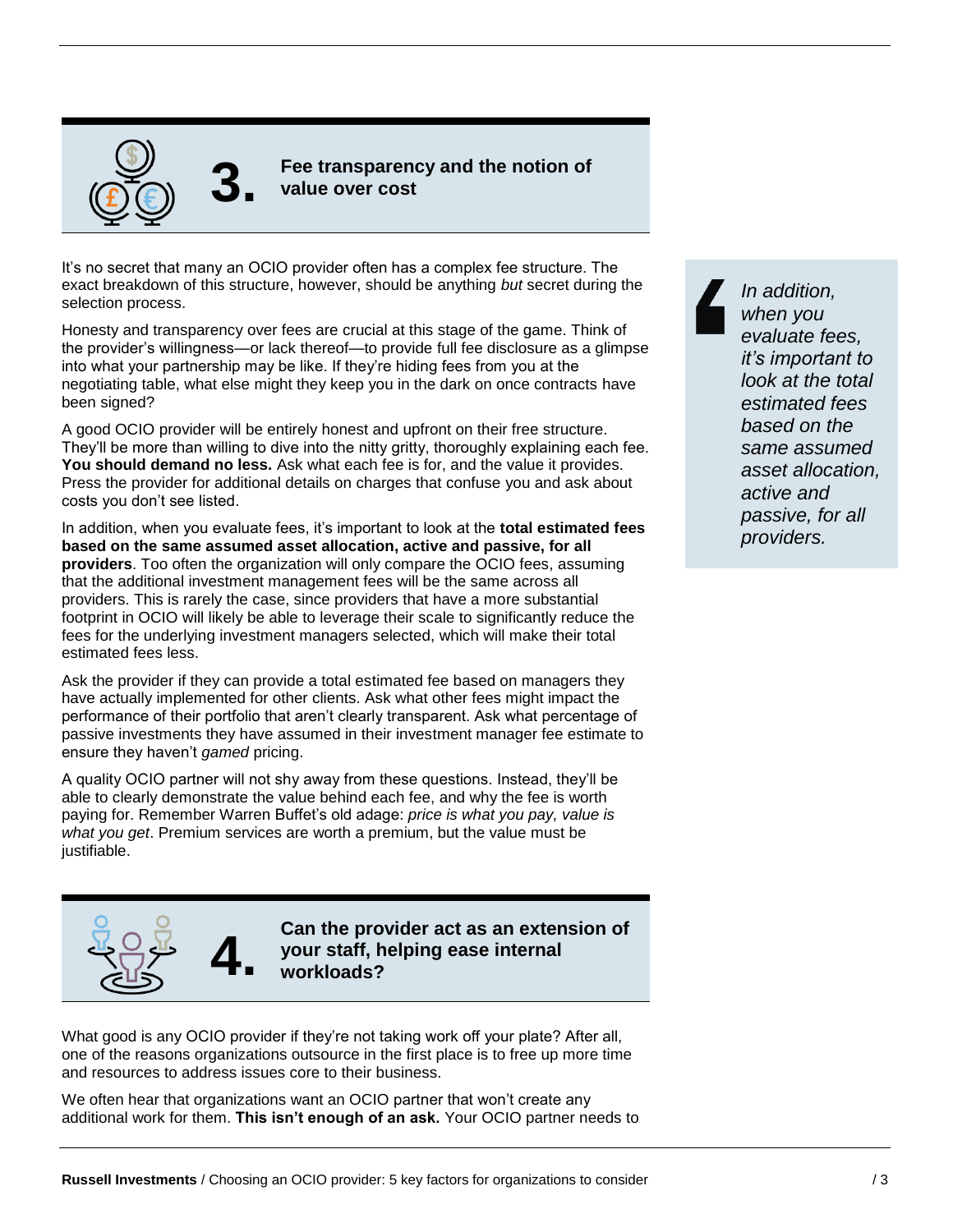go one step further and take full ownership, to the point where your organization has *less work* to do on the investment front.

Don't be content with a provider who promises to create zero additional work. Ask them how a potential partnership would result in less work and make your life easier overall. How will they take the lion's share of the workload off your back? Do they have the right systems and the right infrastructure to support what you're already doing internally? How else can they help ease your overall burden?

The right provider will have the right answers to this. Their staff will act as an extension of your staff and provide all of the heavy lifting. They'll oversee and provide all of the operational, administrative and audit support needed to ease your internal workload. They'll be available 24/7. Their support will make you feel like you're being given the white-glove treatment—which is exactly how your organization should be treated.

*Ask [the provider] how a potential partnership would result in less work and make your life easier overall.*



**5.** Does the provider have dedicated and<br>**5.** your industry? **knowledgeable resources that pertain to your industry?**

Last but not least, an OCIO provider needs to thoroughly understand the ins and outs of your particular industry. Remember, the financial health of your organization is at stake—and when it comes to managing your benefit plans, people's retirement is at stake. There's no time for learning on the job. **This cannot be the provider's first rodeo.** Your partnership needs to be a sharing experience, not a learning experience. Tricks of the trade and lessons learned from previous engagements should be shared by the provider to make sure your organization is on the right path.

During the interview process, press the provider on their experience in your industry. See if they understand the specific challenges unique to your line of work. Do they understand the impact of mergers and acquisitions activity on an organization's balance sheet? If you have a pension plan, do they understand the impact of its funded status and contribution requirements on the company's financial health? Do they understand how each asset pool at a company can impact the overall financials of the organization? Above all else, do they understand how organizations in your industry think?

Tease this out during the selection process. A strategic OCIO provider will go beyond demonstrating their understanding of the pressures in your industry and what keeps you up at night. They'll also tell you the things you *should* be thinking about—the myriad of investment options at your disposal, and how each option may impact your return objectives. They'll be well-versed in the day-to-day challenges of organizations like yours, and they'll strive to take preemptive actions. They'll not only speak your language, they'll routinely converse in it.

#### **Bottom line**

There's no shortage of OCIO providers to choose from these days. But when it comes to risk management prowess, strategic vision, fee transparency, resources and industry expertise, not all are on the same page. It's well worth the dig to see who is.

<sup>1</sup> As of December 2020.  $\overline{a}$ 

*A strategic OCIO provider will go beyond demonstrating their understanding of the pressures in your industry and what keeps you up at night.*